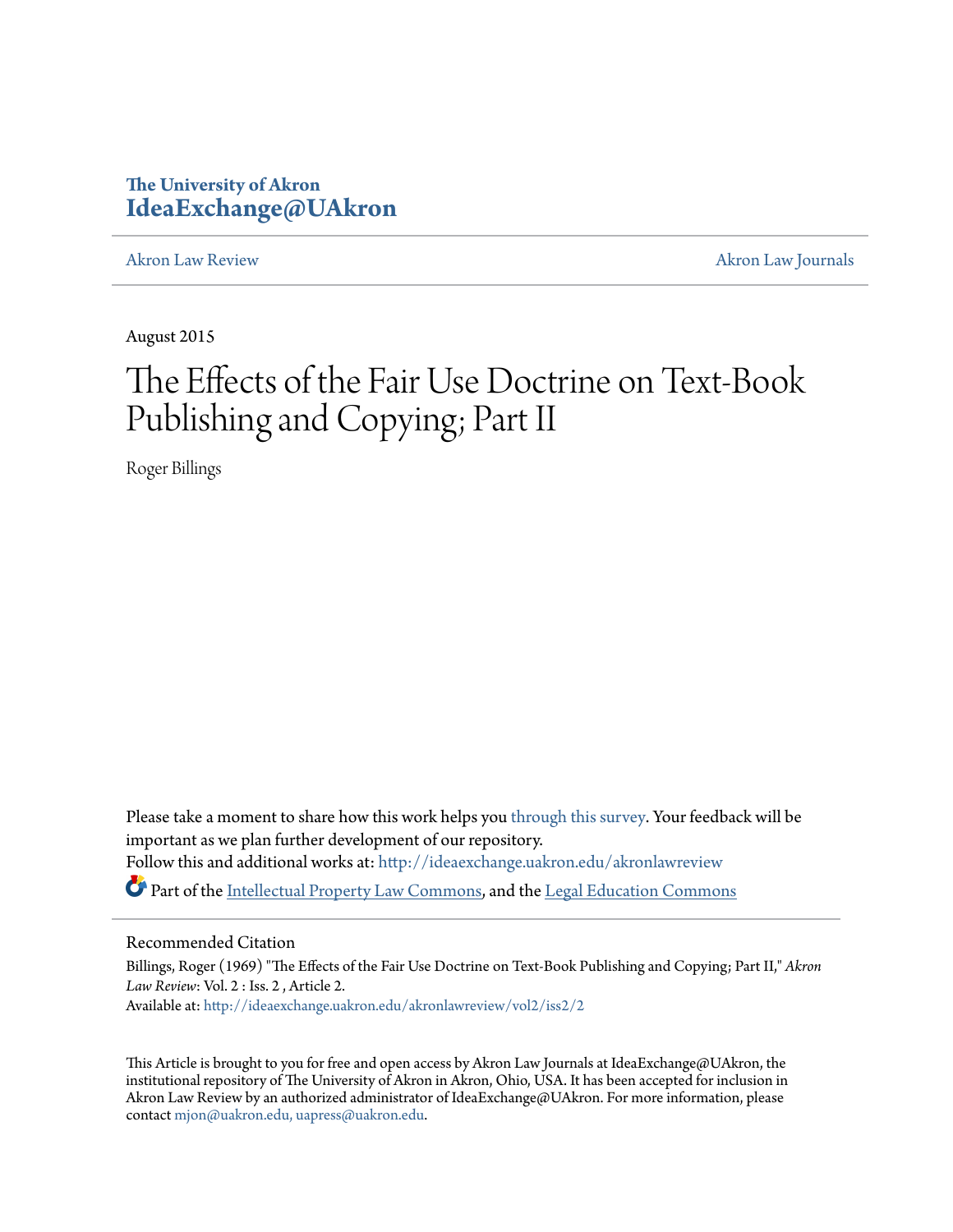# **THE EFFECT OF THE FAIR USE DOCTRINE ON TEXT-BOOK PUBLISHING AND COPYING**

### **PART II\***

# VII. The House Committee's Interpretation of Section 107's Fair **Use Criteria**

Although not expressly authorized **by** law, it has, through custom, become regarded as a fair use for scholars to make handwritten copies of copyrighted materials needed for research.<sup>40</sup> The basis for allowing hand-copying is that it is such a slow, tedious method of reproduction that scholars usually choose to purchase the complete work rather than to hand-copy excerpts from it. Consequently, hand-copying does not significantly reduce publishers' sales. However, this reasoning obviously cannot be applied to photocopying. As photocopying, a fast and convenient process, becomes cheaper than buying the book, when a professor desires to make a complete volume for his personal use, the question whether he should be allowed to do so without compensating the author will inevitably arise.41 Most educators do not think they have the right to copy an entire work.42 Neither does the House Committee on the Judiciary, which expressed its opinion as follows:

Where the unauthorized copying displaces what realistically might have been a sale, no matter how minor the amount of money involved, the interests of the copyright owner need protection. Isolated instances of minor infringements, when multiplied many times, become in the aggregate a major inroad on copyright that must be prevented.<sup>43</sup>

This statement puts a strict interpretation on the fourth criterion provided by Section 107 for determining what is a fair use: "the

**<sup>\*</sup>** Part I of this Comment appeared in the Fall, 1968 issue.

**<sup>40</sup>**W. Nimmer, *Nimmer on Copyright* 653-654 (1966).

<sup>41</sup>**A** Xerox automatic sorter eliminates the need for hand-collating of multi-page documents of all kinds. Fifty copies of a forty-page report can be produced in about an hour, with a complete copy of the report auto-<br>matically collated. Xerox Corp., Interim Report, June 30, 1966, p. 4.

<sup>42</sup> Hearings on H.R. 4347 before Subcomm. #3 of the House Comm. on the Judiciary, 89th Cong., 1st Sess., ser. **8,** pt. 1, at 329-330 (1965). (Hereinafter cited as 1965 Hearings.)

**<sup>43</sup>1967** Committee Report **35.**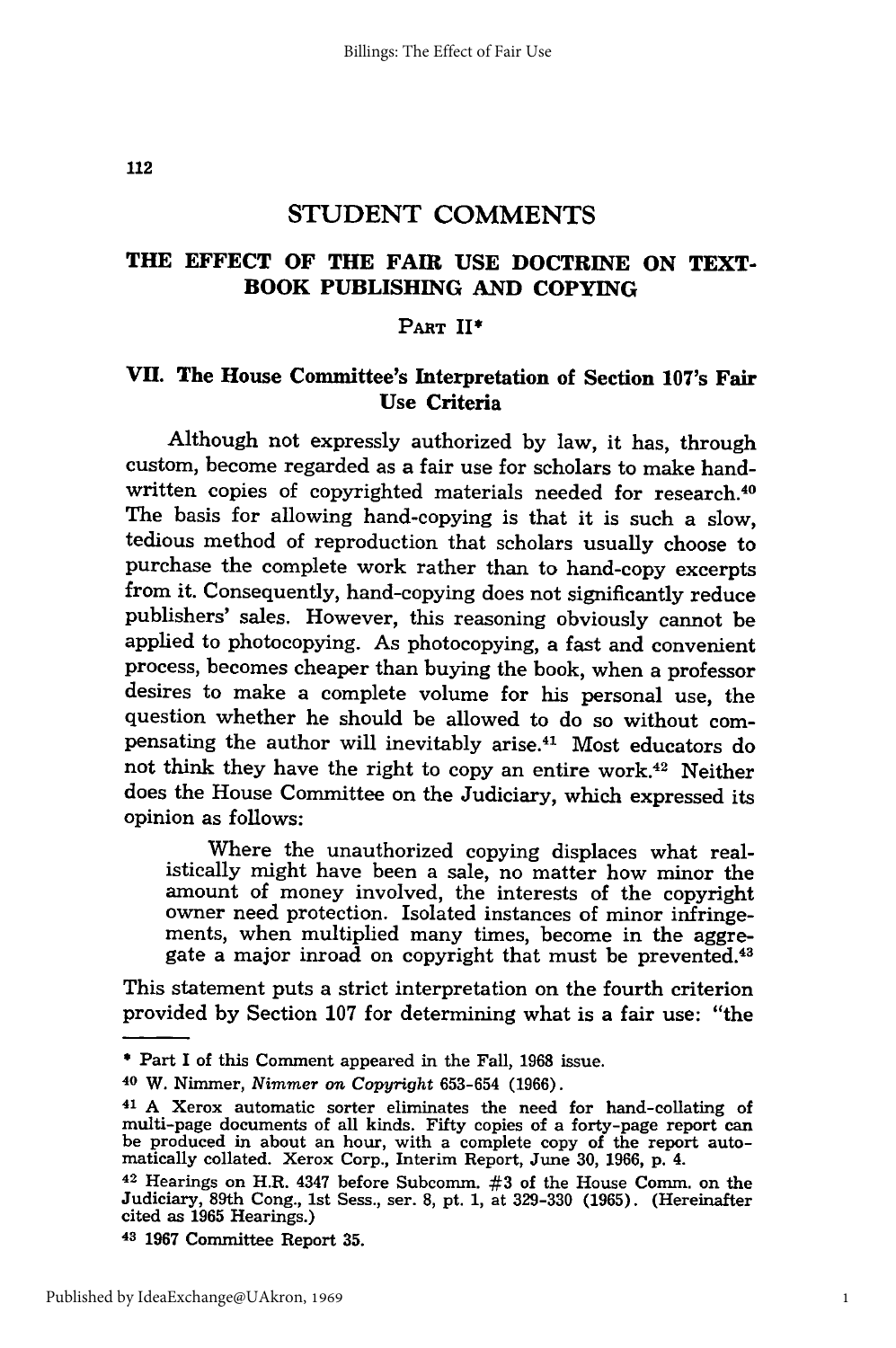effect of the use upon the potential market" for a textbook.<sup>44</sup> The House Committee's phrase "no matter how minor the amount of money involved" rankles educators, and they have served notice that if that concept is accepted, they might return to their original position that any use is a fair one if it is not undertaken for profit and is educational.<sup>45</sup>

If photocopies are to be made specifically for students, the House Committee approves as a fair use "the copying for classroom purposes of extracts or portions, which are not selfcontained and which are relatively insubstantial in length when compared to the larger, self-contained work from which they are taken." **46** Educators addressing the Committee asserted a privilege to make a single copy of an "entire work" 47 but declared they do not believe that reproduction of an entire book is a fair use.<sup>48</sup> What is meant by "extract," "portion" and "entire work"? The Committee suggests that these terms refer to single poems, stories, and articles.49 Fair use of an "entire work" is limited to a single copy which a teacher might want to read or project in his classroom.<sup>50</sup> If the teacher wants to distribute photocopies of the latter to his pupils, a more restrictive standard would apply, and preparation of even one copy of a long "entire work" might not constitute a fair use.<sup>51</sup>

The Committee does not say how many copies of an "extract" or "portion" can be made under the fair use doctrine, nor did it inject any such detail into its bill, since it did not want "to freeze the doctrine in the statute, especially during a period of rapid technological change." **52** The Committee does, however, suggest some factors to be given weight. First, to qualify as a fair user the teacher should work for a non-profit institution, make copies only for temporary use in his classroom without charge to his students, and not be required by the school administration to

**<sup>49</sup>**1967 Committee Report **35.**

- **<sup>51</sup>***Id.* at **33.**
- **<sup>52</sup>***Id.* at **32.**

<sup>44</sup>**S.** 597, H.R. 2512, 90th Cong., 1st Sess., Sect. 107 (1967).

**<sup>45</sup>**Statement **by** Harry Rosenfeld, supra note **31.**

**<sup>46</sup>** 1967 Committee Report **35.**

<sup>47</sup>*Id.* at 34.

**<sup>48</sup>***Supra* note 42.

**<sup>50</sup>***Id.* at 33 and 35.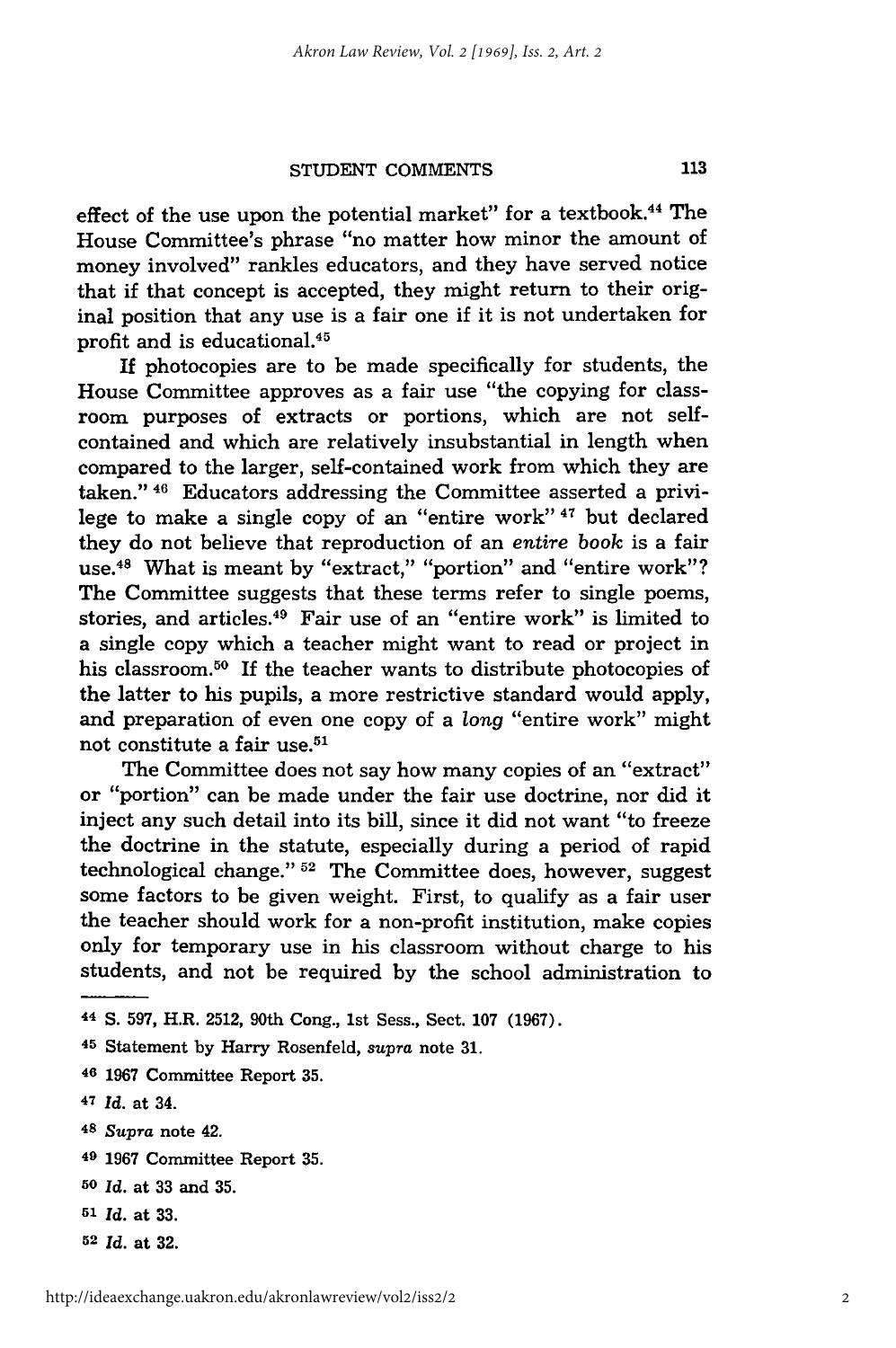make copies.53 Second, in determining the number of copies that can be made, factors to consider are whether the number to be reproduced will be limited to the size of the class, whether they will be circulated beyond the classroom, and whether they will be recalled or destroyed after temporary use.<sup>54</sup> A teacher may safely follow these guidelines and make temporary use of excerpts, but he will overstep the bounds of fair use if he systematically accumulates excerpts from the same work or if he collects excerpts from various works over a period of time so as to make, in effect, an anthology.55

Viewing practices of both educators and publishers in the light of the Committee's recommended guidelines, it would seem that preparation of one copy of a long extract for research purposes should be allowable as a fair use.<sup>56</sup> If more copies were permissible teachers could supply them to students who might have purchased copies of the whole work or (as will be discussed *infra)* might have paid nominal royalties for permission to make photocopies. For example, if a college seminar had five students, and the law allowed a professor to make several copies of long excerpts for research, the courts might well be persuaded to treat the distribution of them to such a small group as a fair use. The professor could plausibly ask the court to regard his seminar as a laboratory to test ideas and hence an extension of his research. On the surface there would seem to be nothing wrong with this reasoning, but it ignores the fact that many textbooks are published exclusively for use in small advanced courses in college. The publishers anticipate a small market and expect to amortize the costs of production over several years. The educational market is their only market for textbooks, and to reduce what usually amounts to a small market to begin with could induce many publishers to cease publishing such works.<sup>57</sup>

Nevertheless, educators have maintained that unless publishers offer to supply them with multiple copies of excerpts, lengthy or not, from any book used they should be allowed to photocopy

**<sup>53</sup>***Id.* at **33.**

**<sup>54</sup>***Ibid.*

**<sup>55</sup>***Id.* at 34.

**<sup>56 1967</sup>** Committee Report **35.**

**<sup>57</sup>** See generally statement of Lee Deighton, Chairman of the Board, Mac-Millan Co., before the panel of Subcommittee **#3** of the House Committee on the Judiciary, **1965** Hearings **66-70.**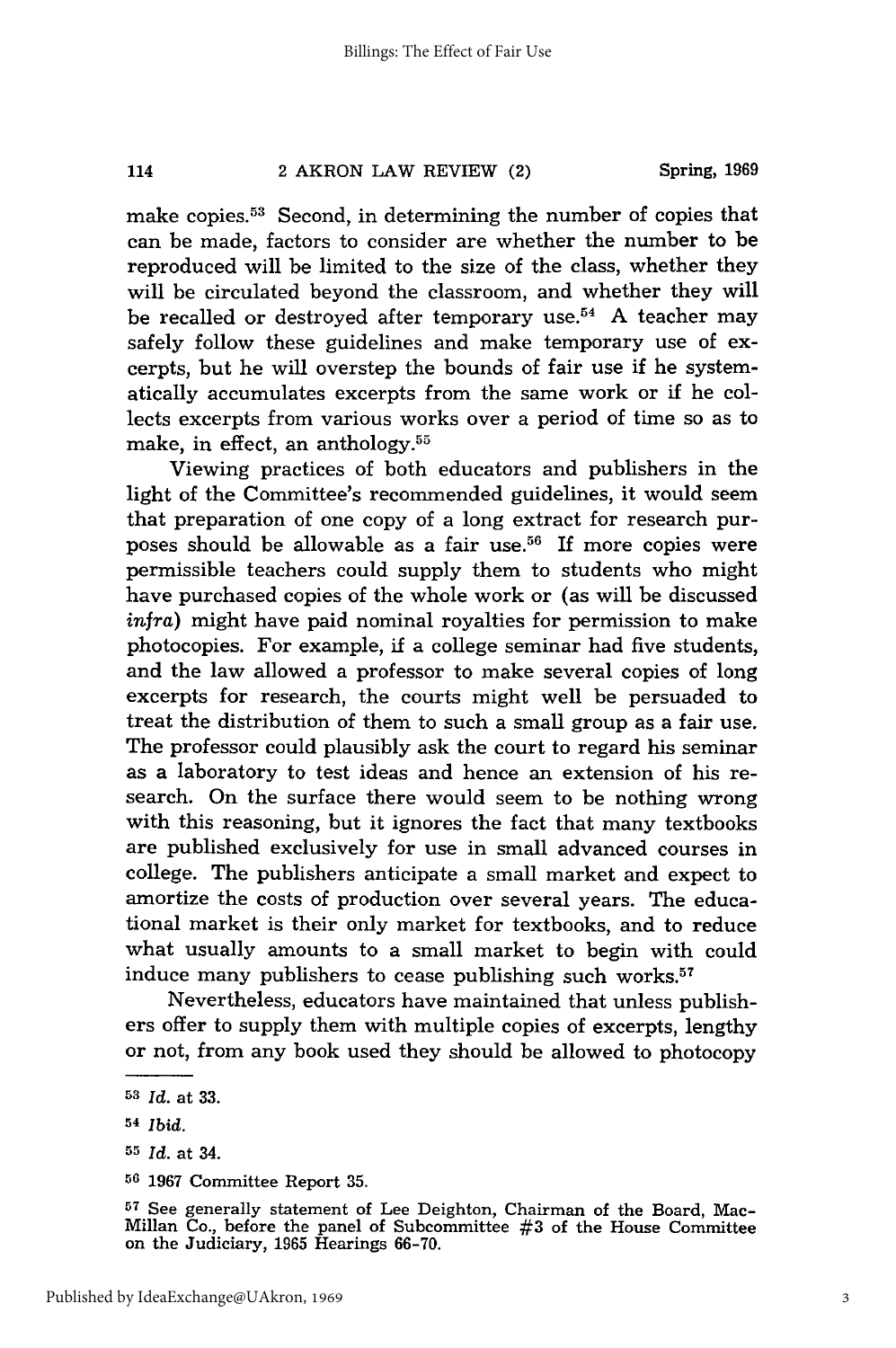what they need themselves,<sup>58</sup> since a denial of this privilege would impose a restraint on learning. The educators have further contended that it is unfair to ask students to pay the full price for a book when only selections from it will be studied. However, even if publishers should agree to supply copies of any excerpt on demand, it is unlikely that all educators would be satisfied. This arrangement would not solve the problem encountered by the teacher who comes across an interesting lengthy piece or "entire work" which fits into his next day's class. Waiting for delivery of copies from the publisher is not feasible in this situation. <sup>59</sup>

# **VIII.** Recent Licensing Agreement Proposals

The House Committee on the Judiciary did not take a stand in favor of a statutory licensing system. Instead, it said:

Various proposals for some type of Government regula- tion over fair use and educational reproductions have been discussed since the hearings, but the committee believes that workable voluntary arrangements are distinctly preferable. **...** The committee urges all concerned to resume their efforts to reach an accommodation under which the needs of scholarship and the rights of authors would both be respected.<sup>60</sup>

The American Textbook Publishers Institute has proposed that it organize and operate a clearinghouse co-sponsored by an advisory counsel comprised of publishers and professional groups.<sup>61</sup> The Institute would offer to member firms a blanket license to photocopy all educational materials except certain consumable materials such as workbooks, laboratory manuals, and standardized test answer media. Upon payment of an annual fee a non-profit educational institution would be permitted any amount of copying (short of entire books).<sup>62</sup> The clearinghouse would "establish a sampling structure to determine a fair use basis for the blanket fees" and would devote all net income for the first five years to sampling studies.<sup>63</sup>

**<sup>58 1967</sup>** Committee Report 34.

**<sup>59</sup>**1965 Hearings 335.

**<sup>60</sup>**1967 Committee Report 33.

**<sup>61</sup>**1965 Hearings 1439.

**<sup>62</sup>***Ibid.*

**<sup>63</sup>***Id.* at 1440.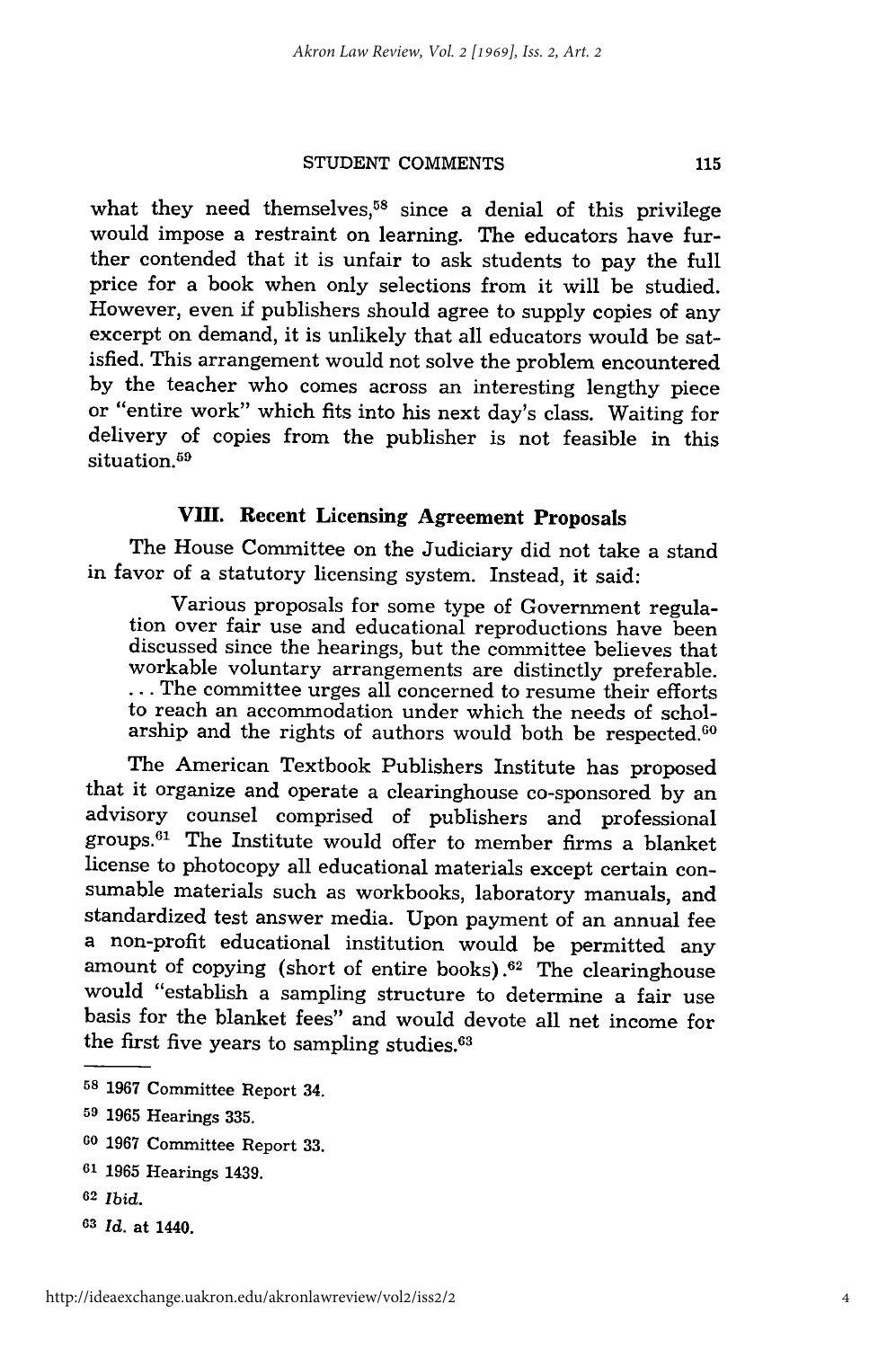116

The ATPI proposal is subject to a couple of possible objections. First, the idea of charging annual lump fees may not be popular with publishers and authors, who might prefer to match the amount of royalties with the volume of use of particular works. Secondly, some may feel that five years is a long time to wait for a sampling system to be devised, particularly when no one knows how much the experiment will cost. Nevertheless, the ATPI plan has stimulated thinking about the ingredients of a workable system.

A non-profit organization called the Committee to Investigate Copyright Problems has also proposed the establishment of a clearinghouse, which they call the Clearinghouse for Copyright or CHC.64 The CHC would grant licenses to make copies to all copying services in the system and would pay royalties to all publishers in the system. Participation in the CHC would be regulated by a standard contract. "The contracts would grant immunity from infringement suit and give permission to make unlimited multiples of copies or uses, in return for royalties." **65** A sampling system would be devised to include both large and small publishers and to determine what percentage of royalties each should receive. Again, setting up an acceptable sampling system would be a difficult problem. Such a system would have to be fair to all publishers, regardless of size, and not be so costly as to consume a large percentage of the royalties.<sup>66</sup>

The CHC clearinghouse differs from the ATPI clearinghouse in that the former "would be a clearinghouse for scientific as well as educational publishers and it would be a focal point to take care of all the contracts."<sup>67</sup> The ATPI clearinghouse envisions individual contracts between the schools and the individual publishers. 68 Moreover, the CHC system would welcome supervision by the Government.69 The high initial cost of setting up the system might be borne by "enlightened persons and corporations who may make it their business to see that such an institution is not only set up but does not fail for want of pump priming,

<sup>64</sup> Statement by Professor Howard A. Meyerhoff, President of the CICP, before the panel of Subcommittee #3, 1965 Hearings 1471.

**<sup>65</sup>***Id.* at 1476. *<sup>66</sup>Id.* at 1482. **<sup>67</sup>***Id.* at 1480. **<sup>68</sup>***Ibid.* **<sup>69</sup>***Id.* at 1481.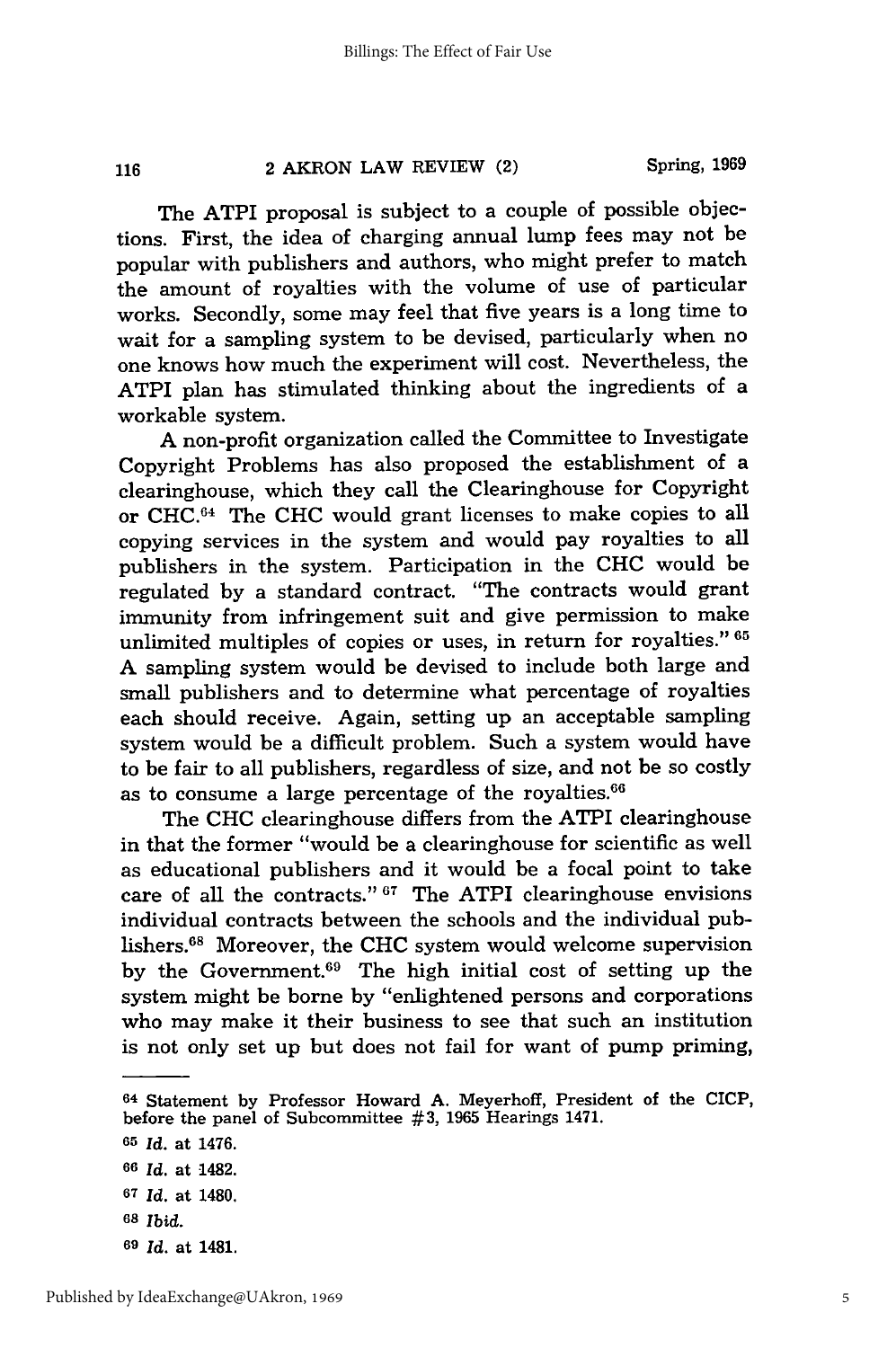once they are satisfied of its objectives." **70** Establishment of the CHC clearinghouse would not depend on changes in the copyright law.<sup>71</sup> It would depend solely on the voluntary cooperation of publishers and copiers. Professor Meyerhoff has noted:

"The present (1909) copyright statute is also primarily designed for voluntary contract between user and copyright owner. The thing which has broken down is not the voluntary nature of the contract, but the capability to make the contract rapidly, so as to permit the user to copy on short notice with his modern means of doing so." **<sup>72</sup>**

The Committee to Investigate Copyright Problems has studied a simple stamp system for individual copiers, which it suggests might be run by the CHC.<sup> $73$ </sup> This involves a statutory licensing scheme proposed by Irwin Karp, Counsel to the Authors' League of America.<sup>74</sup> Under this proposal Congress would pass a law providing for the issuance of "copyright stamps" by the Copyright Office. The stamps would be obtainable from the Copyright Office itself, from post offices, and from banks. The copier would be required to affix the stamps to a card, write down the name of the author and publisher, and mail the card to a central collection agency. The agency would remit royalties to publishers, who would split them with the authors according to their contracts. The law would stipulate a royalty (per page and per copy), but publishers could fix a different royalty by printing the terms under the work's copyright notice. This proposal would also provide for reduced rates for non-profit educational uses.<sup>75</sup> Librarians believe that Karp's system would entail too much work for them. They envision themselves becoming officers in charge of dispensing stamps and policing the use of photocopying machines.<sup>76</sup> However, the system does have the merit of rewarding publishers and authors in direct proportion to the volume of use of their publications.

One writer recommends that Congress charter a cooperative agency under the general supervision of the Register of Copy-

**<sup>70</sup>** Id. at 1475. **<sup>71</sup>***Id.* at 1480. **72** Id. at 1476. **73** Ibid. **74** Karp, *A Statutory Licensing* System *for the Limited Copying of Copyrighted Works,* 12 Bull. Cr. Soc. 197 (1965). **<sup>75</sup>***Ibid.*

**<sup>76</sup>**Weatherford, *Honest Stamp Lickers,* Library J. 2784, June 1, 1966.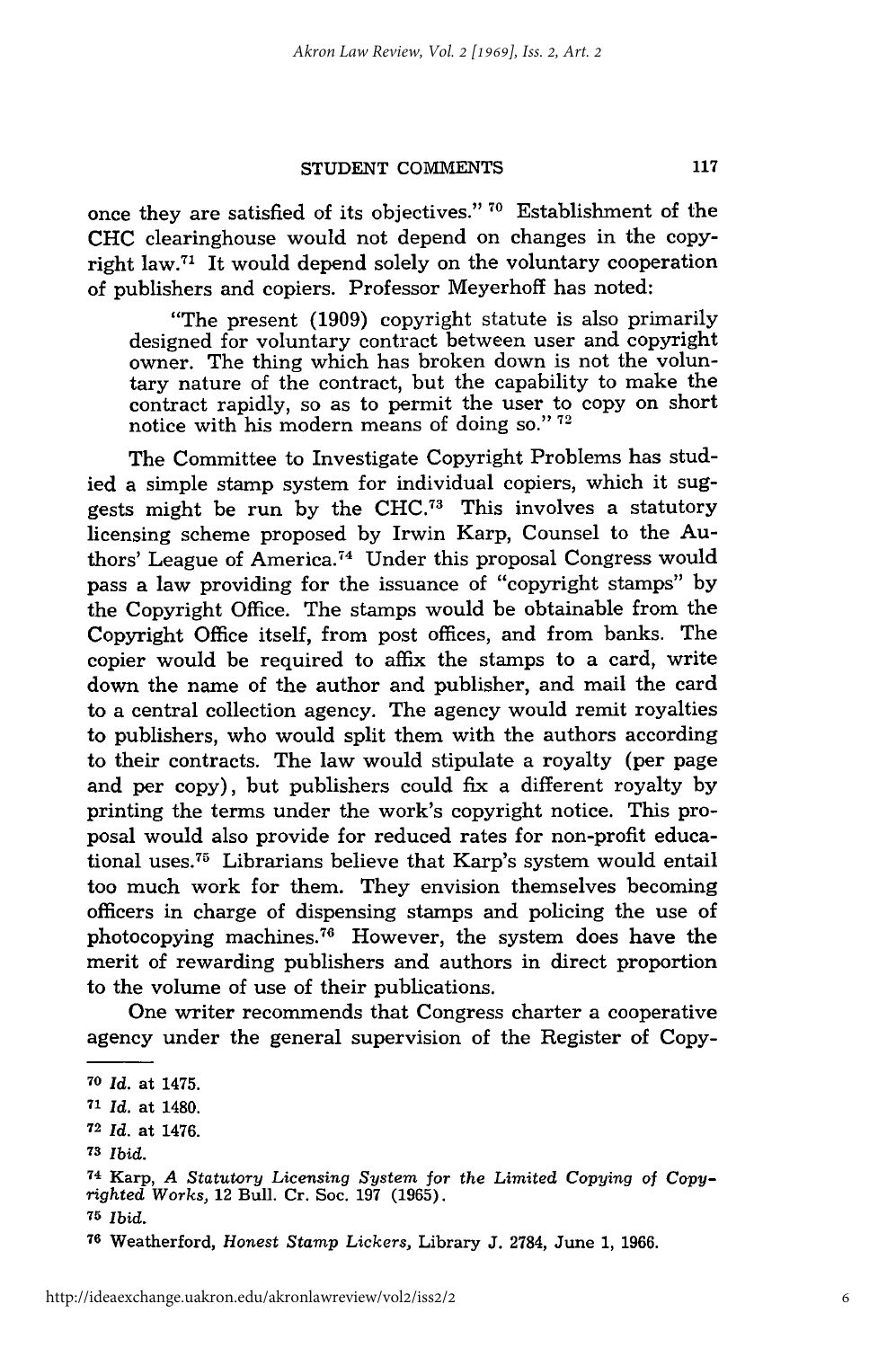rights.<sup>77</sup> The agency membership would be composed of educators and publishers in equal numbers. The agency would conduct surveys and issue "a specific list of 'do's and don't's' to the teachers." "Legislative guidelines" would give agency decisions "the same legal force and effect as those of other administrative bodies." This proposal, though not without merit, sidesteps the thorny problem of assessing and collecting royalties.

Thus the question remains to be answered, what sort of "workable voluntary (licensing) arrangements" **78** will satisfy all parties-authors, photocopy machine manufacturers, libraries, schools, teachers, and publishers? <sup>79</sup>

## **IX.** Practical Problems Involved in Devising a Workable System

The most difficult question that one confronts in devising a solution to the photocopying-copyright problem is, how can royalties most efficiently be collected? **A** system must be developed which will make it convenient for educators to pay royalties and easy for publishers and authors to collect them. The system obviously must not involve much red tape, and this seems to rule out such procedures as requiring that the copier purchase revenue stamps or correspond with a distant clearinghouse.

It would appear that the most logical royalties-collecting agencies are the university libraries and bookstores. Today most libraries have photocopying machines and typically charge students about ten cents per page for copies of library materials.<sup>80</sup> If the libraries were willing to forego making a profit, they would need to charge users only the cost of machine use, paper, labor, and royalties; and the sum of these costs is already substantially below ten cents per page. If costs fall below one cent per page,

**<sup>80</sup>**The University of Akron Library will duplicate whole articles and parts of books for five cents per page. Interview with H. Paul Schrank, Jr., University Librarian, January 31, 1969.

**<sup>77</sup>**Note, *Copyright Law Revision: Its Impact on Classroom Copying and Information Storage and Retrieval Systems,* 52 Iowa Law Rev. 1141, 1156 (1967).

**<sup>78</sup>**See text accompanying note 60 *supra.*

<sup>79</sup> Joseph C. Wilson, in response to a stockholder's inquiry what Xerox is doing for the writer whose work may be copied, said, "We are trying in every way that we think appropriate to get the people who use our ma-chines to recognize the rights of others when they copy copyrighted mate-rial. We speak up for them whenever we find a proper forum. We believe very, very deeply that copyright violations are a serious intrusion upon the rights of others. It is impossible, unfortunately, for us physically to police our machines to ensure that they are not used improperly." Report of Xerox Corporation, 1967 Annual Meeting of Stockholders, p. 9.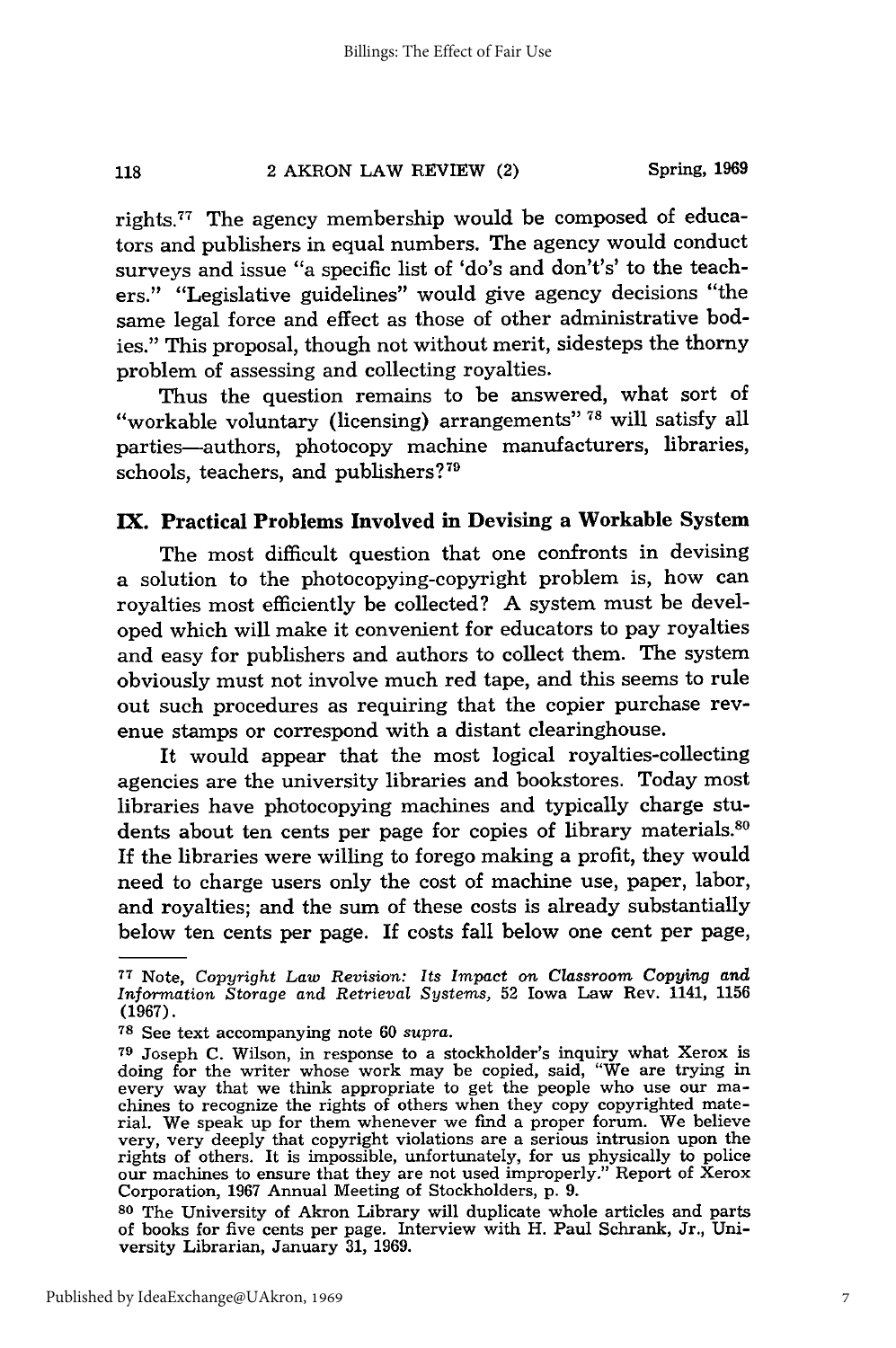local copying will commonly be cheaper than purchasing the textbook.

Whether the library or the bookstore would be the better agency to copy and collect royalties is a question best resolved at the local level. There is no reason why both could not be licensed. The library has the advantage of having most of the materials to be copied already on its premises, and the bookstore has the advantage of already having a revenue-collecting system in operation.

Inducing libraries and bookstores to become royaltiescollecting agencies will not be easy. Librarians have already reacted negatively. $81$  But most of the demand for photocopying facilities is found in libraries, and librarians have partially nullified the force of their protest by installing photocopiers in the libraries. Neither libraries nor bookstores would face a manpower shortage, for there are numerous students willing to work on nearly every campus. As indicated earlier, the operation, if efficiently managed, can be expected to be self-sustaining, assuming the rental and purchase costs of photocopying machines are not raised significantly. If neither the library nor the bookstore of a given school is willing to serve as a royalties-collecting agency, a private corporation should be created and licensed to perform this function.

As a general rule, the photocopying charges fixed by a particular library or bookstore should not be considered the publishers' concern as long as royalties are properly remitted, but in instances where charges are manifestly exorbitant the agency's license might be revoked. In addition, an individual always has the alternative of buying the publication itself if he deems the local photocopying charge to be excessive. $82$ 

A question touched upon earlier but left unanswered is, who will license the libraries and bookstores and who will distribute

**<sup>81</sup>**However, the University Librarian at the University of Akron has no objections, assuming the record-keeping procedures are simple enough that rapidly-changing student personnel can perform the task. Interview with H. Paul Schrank, Jr., January 31, 1969.

**<sup>82</sup>** This alternative may not be available indefinitely, however, for publishers may eventually cease to produce multiple copies of textbooks and instead merely supply originals to libraries and electronic data storage and retrieval corporations. An experienced field editor of a college textbook publishing company predicts that in time nearly all text material will be reproduced locally from data stored in electronic banks. Interview with R. Jackson Cram, Field Editor, College Department, Charles Scribner's Sons, January 23, 1968.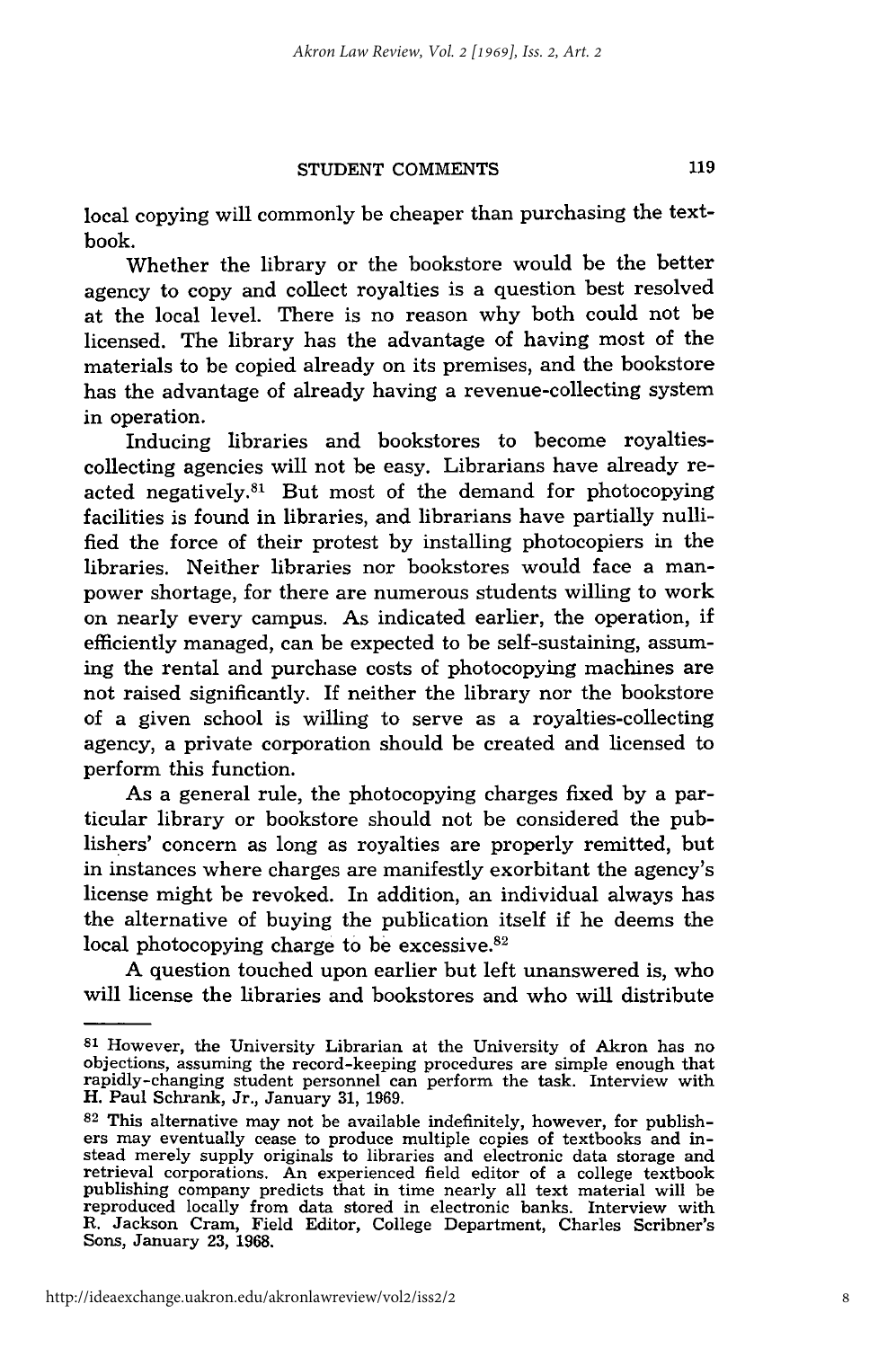the royalties to the publishers and authors? Certainly the individual publishers cannot do so unless they cooperate to sponsor a clearinghouse. The clearinghouse would have authority to: license libraries and bookstores as collection agencies; receive fees collected by them; and distribute the fees to the appropriate publishers. The author would be paid his contractual share by the publisher. The royalty rates themselves would be fixed by the publisher, and would be stated in the form of a uniform scale, such as so many cents per five pages. Informing users of royalties rates should be a simple task, for an effective information mechanism is already at hand. All textbook publishers distribute catalogues of their publications to individual professors at least once a year. The royalty rate for photocopies could easily be given along with the price of the textbook. It is true that publishers will probably need to periodically adjust their royalties rates to bring them in line with fluctuating demand, but revised royalties lists could be mailed out to collecting agencies and to educators as easily as advertising brochures are now mailed out.

The problem of preventing unauthorized copying will still exist, but it seems unlikely that once a fair system for copying and paying royalties is available, educators will abuse the privilege. If a teacher wishes to copy for individual use, he may still use the desk copiers found in the offices of most universities and schools. Guidelines determining what an instructor can copy within the doctrine of fair use have been discussed earlier. Publishers have a duty to make these guidelines known to educators.

# **X. Conclusion**

The practice of duplicating copyrighted materials for classroom use without compensating the publisher or author is becoming increasingly widespread,<sup>83</sup> and unless clearly-defined restrictions are developed and imposed in the near future the present practice will probably eventually be given judicial sanction. A court mentioned this possibility nearly one hundred years ago:

"Equity will not interpose by injunction to prevent the further use [of copyrighted works], . **.** . where there has

**<sup>83</sup>**See generally, the American Textbook Publishers Institute and The American Book Publishers Council, *An Economic Media Study of Book Publishing* (1966). See also text accompanying notes 2 and 3 *supra.*